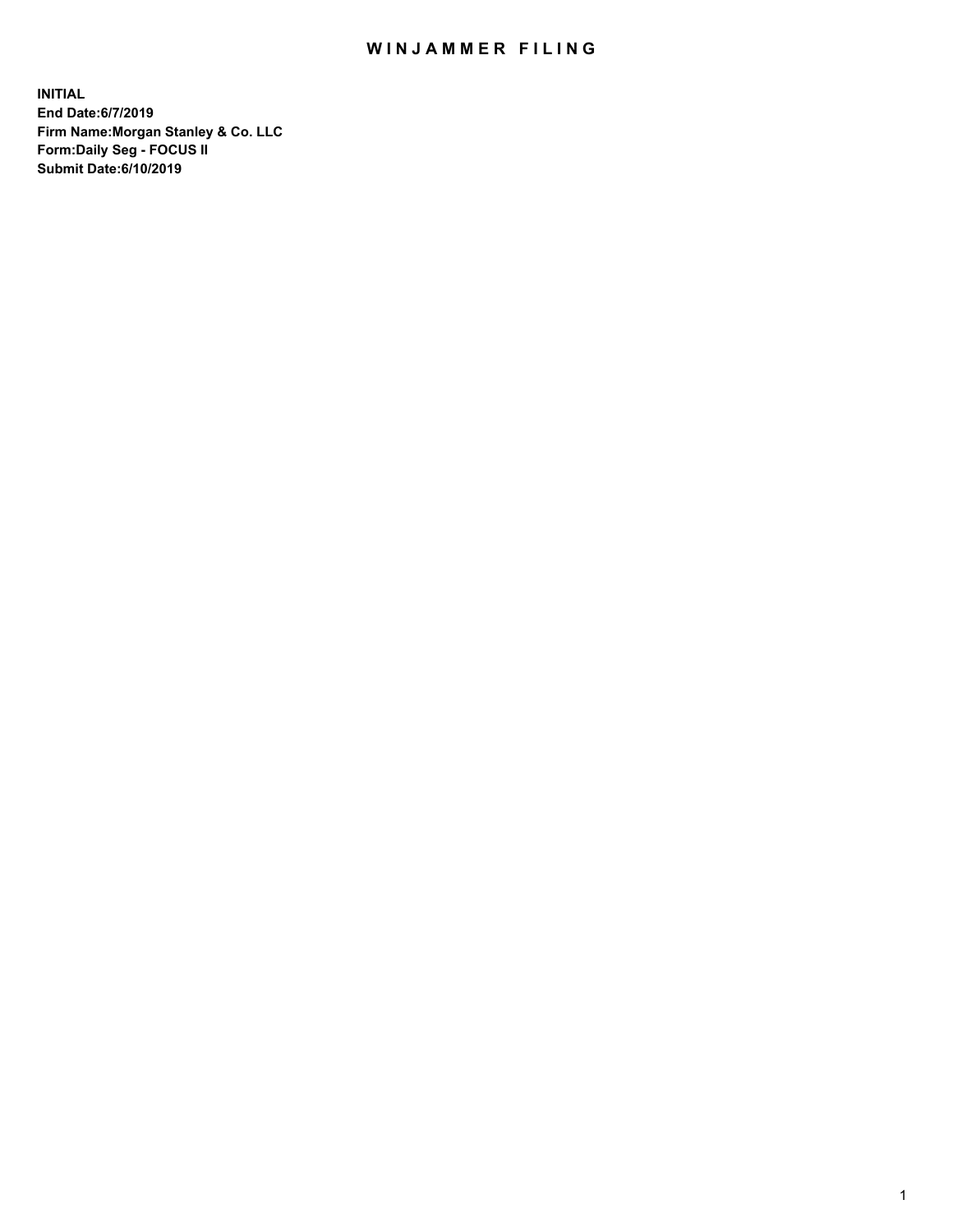**INITIAL End Date:6/7/2019 Firm Name:Morgan Stanley & Co. LLC Form:Daily Seg - FOCUS II Submit Date:6/10/2019 Daily Segregation - Cover Page**

| Name of Company                                                                                                                                                                                                                                                                                                                | Morgan Stanley & Co. LLC                                |
|--------------------------------------------------------------------------------------------------------------------------------------------------------------------------------------------------------------------------------------------------------------------------------------------------------------------------------|---------------------------------------------------------|
| <b>Contact Name</b>                                                                                                                                                                                                                                                                                                            | <b>Ikram Shah</b>                                       |
| <b>Contact Phone Number</b>                                                                                                                                                                                                                                                                                                    | 212-276-0963                                            |
| <b>Contact Email Address</b>                                                                                                                                                                                                                                                                                                   | Ikram.shah@morganstanley.com                            |
| FCM's Customer Segregated Funds Residual Interest Target (choose one):<br>a. Minimum dollar amount: ; or<br>b. Minimum percentage of customer segregated funds required:% ; or<br>c. Dollar amount range between: and; or<br>d. Percentage range of customer segregated funds required between:% and%.                         | 235,000,000<br><u>0</u><br>0 <sup>0</sup><br>00         |
| FCM's Customer Secured Amount Funds Residual Interest Target (choose one):<br>a. Minimum dollar amount: ; or<br>b. Minimum percentage of customer secured funds required:%; or<br>c. Dollar amount range between: and; or<br>d. Percentage range of customer secured funds required between:% and%.                            | 140,000,000<br><u>0</u><br><u>0 0</u><br>0 <sub>0</sub> |
| FCM's Cleared Swaps Customer Collateral Residual Interest Target (choose one):<br>a. Minimum dollar amount: ; or<br>b. Minimum percentage of cleared swaps customer collateral required:% ; or<br>c. Dollar amount range between: and; or<br>d. Percentage range of cleared swaps customer collateral required between:% and%. | 92,000,000<br><u>0</u><br><u>00</u><br>0 <sub>0</sub>   |

Attach supporting documents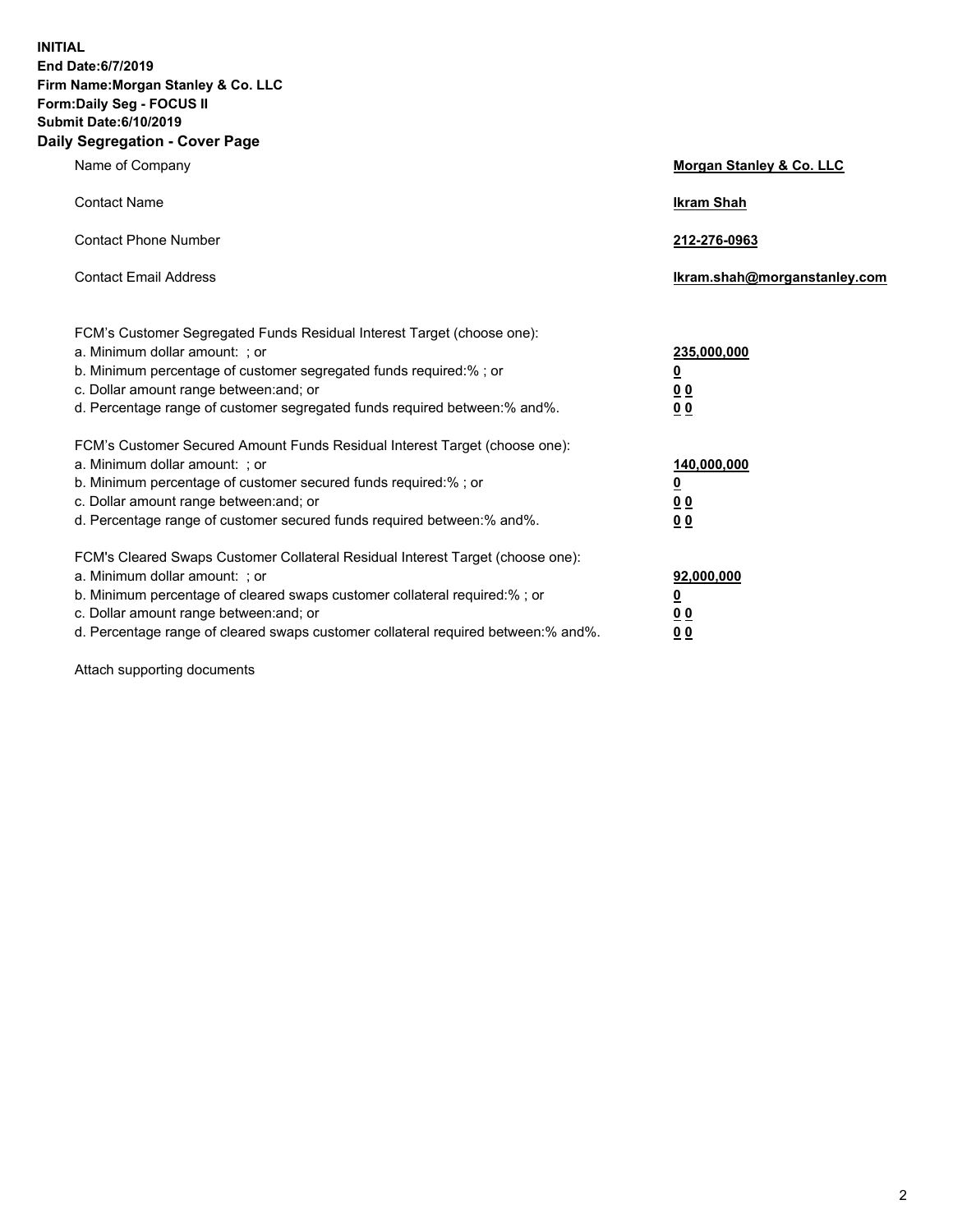## **INITIAL End Date:6/7/2019 Firm Name:Morgan Stanley & Co. LLC Form:Daily Seg - FOCUS II Submit Date:6/10/2019 Daily Segregation - Secured Amounts**

Foreign Futures and Foreign Options Secured Amounts Amount required to be set aside pursuant to law, rule or regulation of a foreign government or a rule of a self-regulatory organization authorized thereunder 1. Net ledger balance - Foreign Futures and Foreign Option Trading - All Customers A. Cash **3,113,918,773** [7315] B. Securities (at market) **2,569,919,430** [7317] 2. Net unrealized profit (loss) in open futures contracts traded on a foreign board of trade **-277,815,555** [7325] 3. Exchange traded options a. Market value of open option contracts purchased on a foreign board of trade **16,578,124** [7335] b. Market value of open contracts granted (sold) on a foreign board of trade **-11,769,320** [7337] 4. Net equity (deficit) (add lines 1. 2. and 3.) **5,410,831,452** [7345] 5. Account liquidating to a deficit and account with a debit balances - gross amount **186,346,434** [7351] Less: amount offset by customer owned securities **-180,748,984** [7352] **5,597,450** 6. Amount required to be set aside as the secured amount - Net Liquidating Equity Method (add lines 4 and 5) 7. Greater of amount required to be set aside pursuant to foreign jurisdiction (above) or line

6.

## FUNDS DEPOSITED IN SEPARATE REGULATION 30.7 ACCOUNTS

- 1. Cash in banks
	- A. Banks located in the United States **134,664,070** [7500]
	- B. Other banks qualified under Regulation 30.7 **291,718,559** [7520] **426,382,629**
- 2. Securities
	- A. In safekeeping with banks located in the United States **779,730,620** [7540]
	- B. In safekeeping with other banks qualified under Regulation 30.7 **0** [7560] **779,730,620** [7570]
- 3. Equities with registered futures commission merchants
	-
	- B. Securities **0** [7590]
	- C. Unrealized gain (loss) on open futures contracts **22,196** [7600]
	- D. Value of long option contracts **0** [7610]
- E. Value of short option contracts **0** [7615] **4,830,748** [7620]
- 4. Amounts held by clearing organizations of foreign boards of trade
	- A. Cash **0** [7640]
	- B. Securities **0** [7650]
	- C. Amount due to (from) clearing organization daily variation **0** [7660]
	- D. Value of long option contracts **0** [7670]
	- E. Value of short option contracts **0** [7675] **0** [7680]
- 5. Amounts held by members of foreign boards of trade
	-
	-
	- C. Unrealized gain (loss) on open futures contracts **-277,837,752** [7720]
	- D. Value of long option contracts **16,578,124** [7730]
	- E. Value of short option contracts **-11,769,320** [7735] **4,397,322,529**
- 6. Amounts with other depositories designated by a foreign board of trade **0** [7760]
- 7. Segregated funds on hand **0** [7765]
- 8. Total funds in separate section 30.7 accounts **5,608,266,526** [7770]
- 9. Excess (deficiency) Set Aside for Secured Amount (subtract line 7 Secured Statement Page 1 from Line 8)
- 10. Management Target Amount for Excess funds in separate section 30.7 accounts **140,000,000** [7780]
- 11. Excess (deficiency) funds in separate 30.7 accounts over (under) Management Target **51,837,624** [7785]

**0** [7305]

[7354] **5,416,428,902** [7355]

**5,416,428,902** [7360]

[7530]

A. Cash **4,808,552** [7580]

 A. Cash **2,880,162,668** [7700] B. Securities **1,790,188,809** [7710] [7740] **191,837,624** [7380]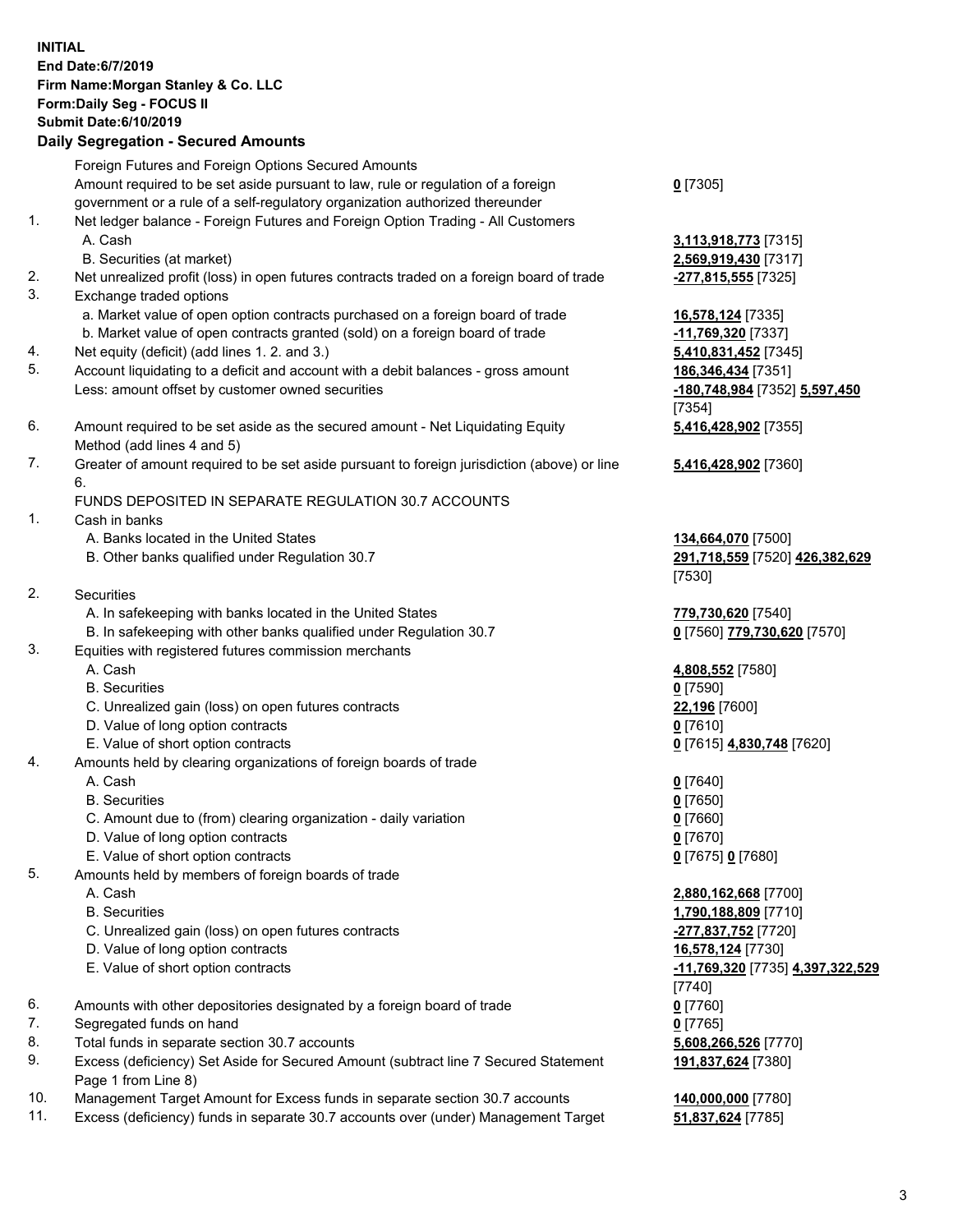|     | <b>INITIAL</b><br>End Date:6/7/2019<br>Firm Name: Morgan Stanley & Co. LLC                |                                    |
|-----|-------------------------------------------------------------------------------------------|------------------------------------|
|     |                                                                                           |                                    |
|     | Form: Daily Seg - FOCUS II<br><b>Submit Date:6/10/2019</b>                                |                                    |
|     | Daily Segregation - Segregation Statement                                                 |                                    |
|     |                                                                                           |                                    |
|     | SEGREGATION REQUIREMENTS(Section 4d(2) of the CEAct)                                      |                                    |
| 1.  | Net ledger balance                                                                        |                                    |
|     | A. Cash                                                                                   | 9,488,099,790 [7010]               |
|     | B. Securities (at market)                                                                 | 6,260,255,858 [7020]               |
| 2.  | Net unrealized profit (loss) in open futures contracts traded on a contract market        | 1,743,858,206 [7030]               |
| 3.  | Exchange traded options                                                                   |                                    |
|     | A. Add market value of open option contracts purchased on a contract market               | 516,085,684 [7032]                 |
|     | B. Deduct market value of open option contracts granted (sold) on a contract market       | -378,140,378 [7033]                |
| 4.  | Net equity (deficit) (add lines 1, 2 and 3)                                               | 17,630,159,160 [7040]              |
| 5.  | Accounts liquidating to a deficit and accounts with                                       |                                    |
|     | debit balances - gross amount                                                             | 263,557,398 [7045]                 |
|     | Less: amount offset by customer securities                                                | -263,148,196 [7047] 409,202 [7050] |
| 6.  | Amount required to be segregated (add lines 4 and 5)                                      | 17,630,568,362 [7060]              |
|     | FUNDS IN SEGREGATED ACCOUNTS                                                              |                                    |
| 7.  | Deposited in segregated funds bank accounts                                               |                                    |
|     | A. Cash<br>B. Securities representing investments of customers' funds (at market)         | 5,166,966,298 [7070]               |
|     | C. Securities held for particular customers or option customers in lieu of cash (at       | $0$ [7080]                         |
|     |                                                                                           | 706,600,016 [7090]                 |
| 8.  | market)<br>Margins on deposit with derivatives clearing organizations of contract markets |                                    |
|     | A. Cash                                                                                   | 6,263,990,424 [7100]               |
|     | B. Securities representing investments of customers' funds (at market)                    | $0$ [7110]                         |
|     | C. Securities held for particular customers or option customers in lieu of cash (at       | 5,553,655,842 [7120]               |
|     | market)                                                                                   |                                    |
| 9.  | Net settlement from (to) derivatives clearing organizations of contract markets           | 85,959,285 [7130]                  |
| 10. | Exchange traded options                                                                   |                                    |
|     | A. Value of open long option contracts                                                    | 516,085,684 [7132]                 |
|     | B. Value of open short option contracts                                                   | -378,140,378 [7133]                |
| 11. | Net equities with other FCMs                                                              |                                    |
|     | A. Net liquidating equity                                                                 | 10,191,990 [7140]                  |
|     | B. Securities representing investments of customers' funds (at market)                    | $0$ [7160]                         |
|     | C. Securities held for particular customers or option customers in lieu of cash (at       | $0$ [7170]                         |
|     | market)                                                                                   |                                    |
| 12. | Segregated funds on hand                                                                  | $0$ [7150]                         |
| 13. | Total amount in segregation (add lines 7 through 12)                                      | 17,925,309,161 [7180]              |
| 14. | Excess (deficiency) funds in segregation (subtract line 6 from line 13)                   | 294,740,799 [7190]                 |
| 15. | Management Target Amount for Excess funds in segregation                                  | 235,000,000 [7194]                 |
| 16. | Excess (deficiency) funds in segregation over (under) Management Target Amount            | 59,740,799 [7198]                  |

16. Excess (deficiency) funds in segregation over (under) Management Target Amount Excess